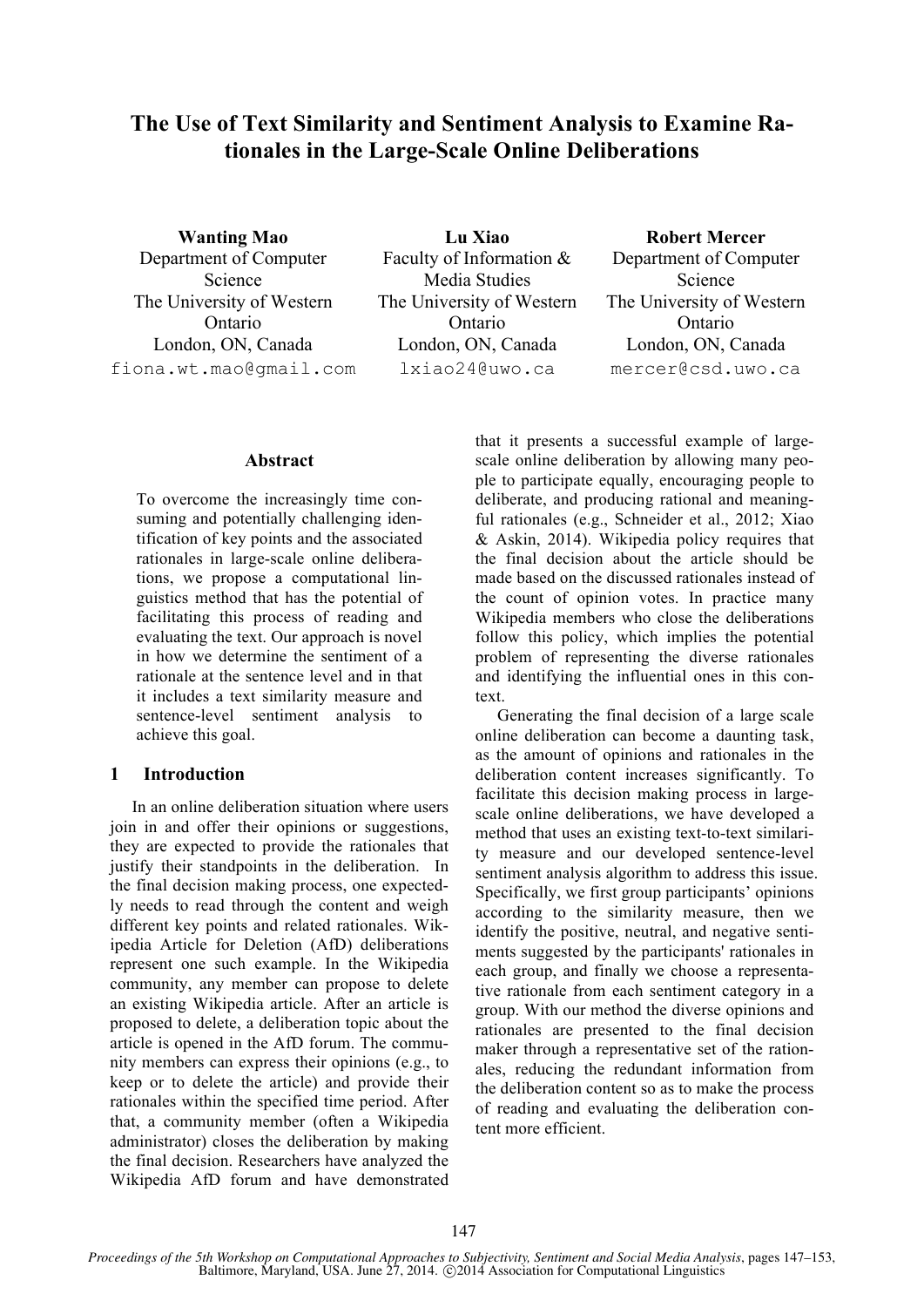# **2 Related Work**

### **2.1 Text Similarity**

Recognizing the relation between texts (e.g., sentence to sentence, paragraph to paragraph) could help people better understand the context.

Text similarity can be interpreted as similarity between sentences, paragraphs, documents, etc. It has been used in various aspects in NLP such as information retrieval, text classification, and automatic evaluation. The most fundamental part is word similarity. We consider words to be similar in the following conditions: synonyms, antonyms, similar concept (e.g., red, green), similar context (e.g., doctor, hospital), and hyponym/hypernym relation (e.g., dog, pet).

WordNet, a word-to-word similarity library was developed by Pedersen et al. (2004), and has been widely used to compute the similarity at a coarser granularity (e.g., sentence-to-sentence similarity). Various methods to deal with text similarity have been proposed over the past decades. Mihalcea et al. (2006) proposed a greedy method to calculate the similarity score between two texts T1 and T2. Basically for each word in T1 (T2), the maximum similarity score to any word in T2 (T1) is used. The WordNet similarity can be used for assigning similarity scores between every pair of words in the two texts.

Rus and Lintean (2012) proposed an optimal method to compute text similarity based on word-to-word similarity. It is similar to the optimal assignment problem. Given a weighted complete bipartite graph  $(G = X \r{E} Y; X \times Y)$ , with weight  $w(xy)$  on edge xy, we need to find a matching from X to Y with a maximum total weight. Their results showed that the optimal method outperformed the greedy method in terms of accuracy and kappa statistics.

Other statistics-based algorithms are also developed to measure text similarity, e.g., the use of the Latent Dirichlet Allocation (LDA) model (Rus et al., 2013).

#### **2.2 Sentiment Analysis**

Sentiment analysis is meant to determine the polarity of a certain text, which can be positive, negative or neutral. Related academia and industries have been extensively investigating sentiment analysis methods over the last decade. While most of the early work in sentiment analysis is aimed at analyzing the polarity of customer reviews (e.g., Kim and Hovy, 2004; Hu and Liu, 2004; Turney, 2002), there is a proliferation in analyzing social media text (e.g., Balahur, 2013; Liebrecht et al., 2013; Bakliwal et al., 2012; Montejo-Raez et al., 2012) and online discussions (e.g., Sood et al., 2012a, 2012b).

Researchers have used a variety of approaches to detect the sentiment polarity of the given text. For example, in Kim and Hovy's system (2004) the sentiment region of the opinion is identified based on the extracted opinion holders and topics. The system combines the sentiments of the sentiment region and the polarity of the words to determine the polarity of the given text.

In Li and Wu's (2010) study, they interpreted the article as a sequence of key words and calculated the sentiment score of each key word based on the dictionary and its privative and modifier near it. In the analysis of the tweets, Balahur (2013) replaced the sentiment words and modifiers by sentiment labels (positive, negative, high positive and high negative) or modification labels (negator, intensifier or diminisher), and then applied Support Vector Machine Sequential Minimal Optimization (SVM SMO) to classify three different data sets.

Online discussions may have inappropriate use of language in some cases, which affects the online community management negatively. Sood et al. (2012a) proposed a multistep classifier by combining valence analysis and a SVM to detect insults and classify the insult object.

Researchers have also looked at the use of dependency tree-based method for sentiment classification. For instance, Nakagawa et al. (2010) used a probabilistic model of the information garnered from the dependency tree to determine the sentiment of a sentence. Rentoumi et al. (2010) combines word sense disambiguation, a rule-based system, and Hidden Markov Models (HMMs) to deal with figurative language (e.g. record-shattering day) in sentiment analysis. Moilanen and Pulman (2007) presented a compositional model for three-class (positive, negative, and neutral) phrase-level and sentence-level sentiment analysis. In their algorithm, each binary combination of a Head and Complement had a rule that determined which of the Head and Complement polarities dominated. In exceptional cases the rule inverts the polarity of the subordinate.

Socher et al. (2013) developed a Recursive Neural Tensor Network (RNTN) model. The authors showed that the accuracy obtained by RNTN outperformed a standard recursive neural network (RNN), matrix-vector RNN (MV-RNN), Naive Bayes (NB) and SVM. The advantage of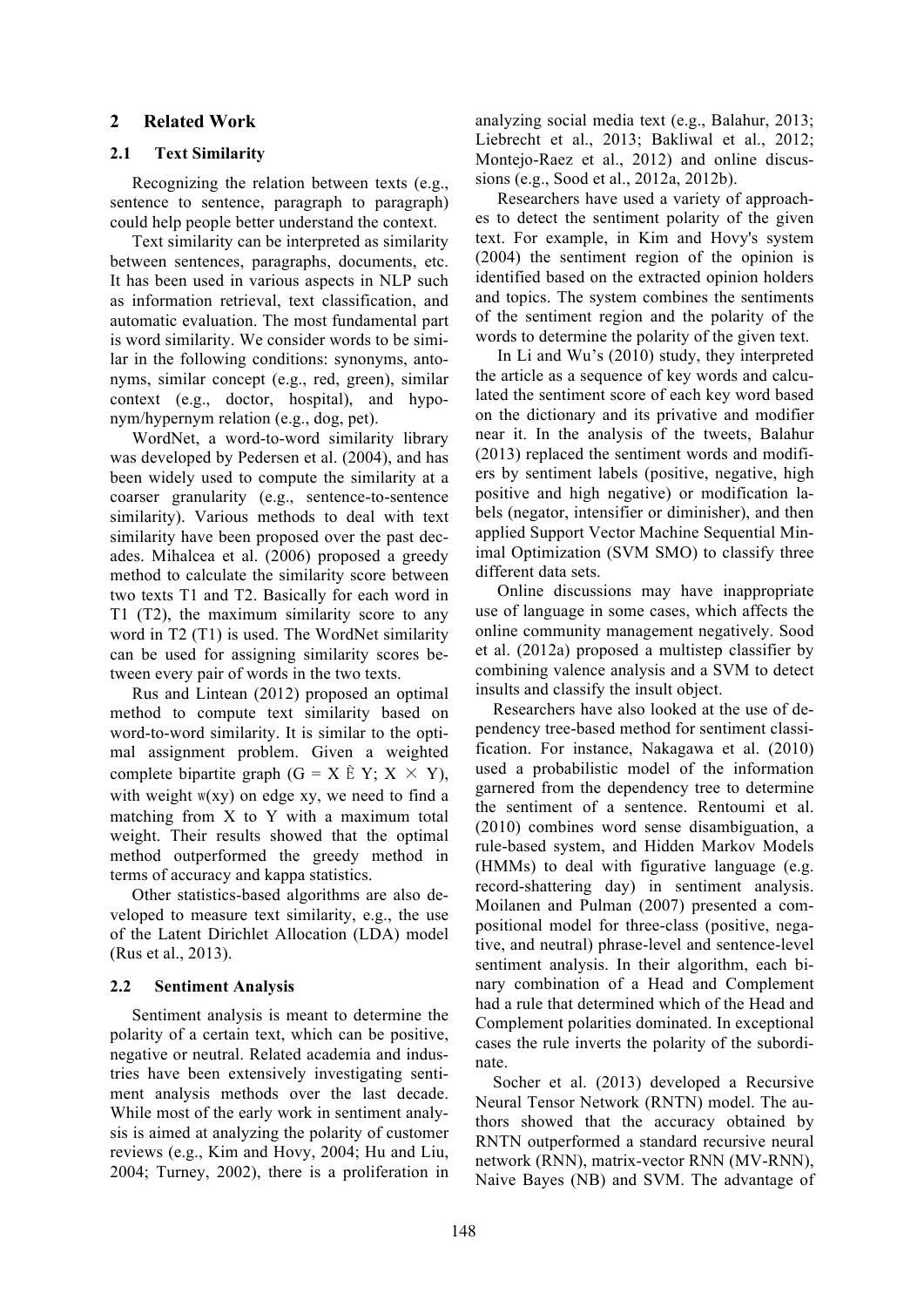RNTN is especially evident when compared with the methods that only use bag of words (NB and SVM). This indicates the importance of using parse trees during sentiment analysis.

# **3 A Method for Identifying Representative Rationales in Online Deliberations**

Our observation of the Wikipedia AfD forum suggests that one topic (e.g., notability) can appear multiple times in different rationales by different users. For example, two users' comments –"*Could be redirected to OpenXMA, the content of which isn't all that different from this article*" and "*Redirected to OpenXMA as suggested*"–are considered redundant.

The redundant information itself does not add a new perspective to final decision making. On the other hand, sometime the information about the same type of rationale represents different opinions about it. Here is one such example from an article's deletion discussion: "*redirecting the page to the lead actors future projects section will be cool*" and "*I don't think it is wise to redirect to the original film*".

To make the final decision making process more efficient, compared to human reading of all the deliberation content, we have developed a method that includes a text-to-text similarity measure and a sentence-level sentiment analysis algorithm. Specifically, we use text similarity to

group the rationales according to the aspects they reflect so we can select some rationales from each aspect group instead of all of them. We note that although the rationales are redundant in showing the same aspect, the redundancy implies the importance of the aspect in the deliberation since they are used multiple times by users in justifying their opinions. So in our method, we record the number of members that proposed the same aspect assuming that this would indicate the level of importance of the aspect to some extent.

With the rationales grouped according to the aspects that they involve (e.g., notability, credibility, etc), our method examines the sentiment polarity of each rationale in a group to further examine whether the rationale is positive or negative (e.g., the article is notable or not), or is neutral about the aspect. Then we can identify the representative rationales of an opinion by choosing those that have the highest similarity score in a group. In sum, the text-to-text similarity measure combined with our sentence-level sentiment analysis algorithm helps us identify the representative rationales of diverse opinions in an online deliberation. An overview of our method is shown in Figure 1.

We applied our method in analyzing Wikipedia Article for Deletion (AfD) deliberation content. Next we discuss how this method is used to analyze the content.



Figure 1. An overview of our method for identifying representative rationales from large-scale online deliberation

# **3.1 Text-to-Text Similarity Measure**

In our study, we used SEMILAR, a semantic similarity toolkit (Rus et al., 2013), to measure We tested three similarity approaches provided in SEMILAR: optimum method based on Word-Net, similarity based on Latent Semantic Analysis (LSA) and similarity based on Latent Dirichlet Analysis (LDA). We first extracted 80 pairs of sentences from the Wikipedia AfD forum and manually annotated them as similar or

not. We then used these annotated results in measuring the accuracy of the three SEMILAR approaches. SEMILAR assigns a similarity score to each pair of sentences ranging from 0 to 1. To evaluate the accuracy of the three approaches, we identified a threshold to divide the result into two groups (i.e., similar and not similar). To do so, we computed the accuracy for 101 thresholds ranging from 0.00 to 1.00 with an interval of 0.01 to find the highest accuracy. Through this approach, we identified that the WordNet-based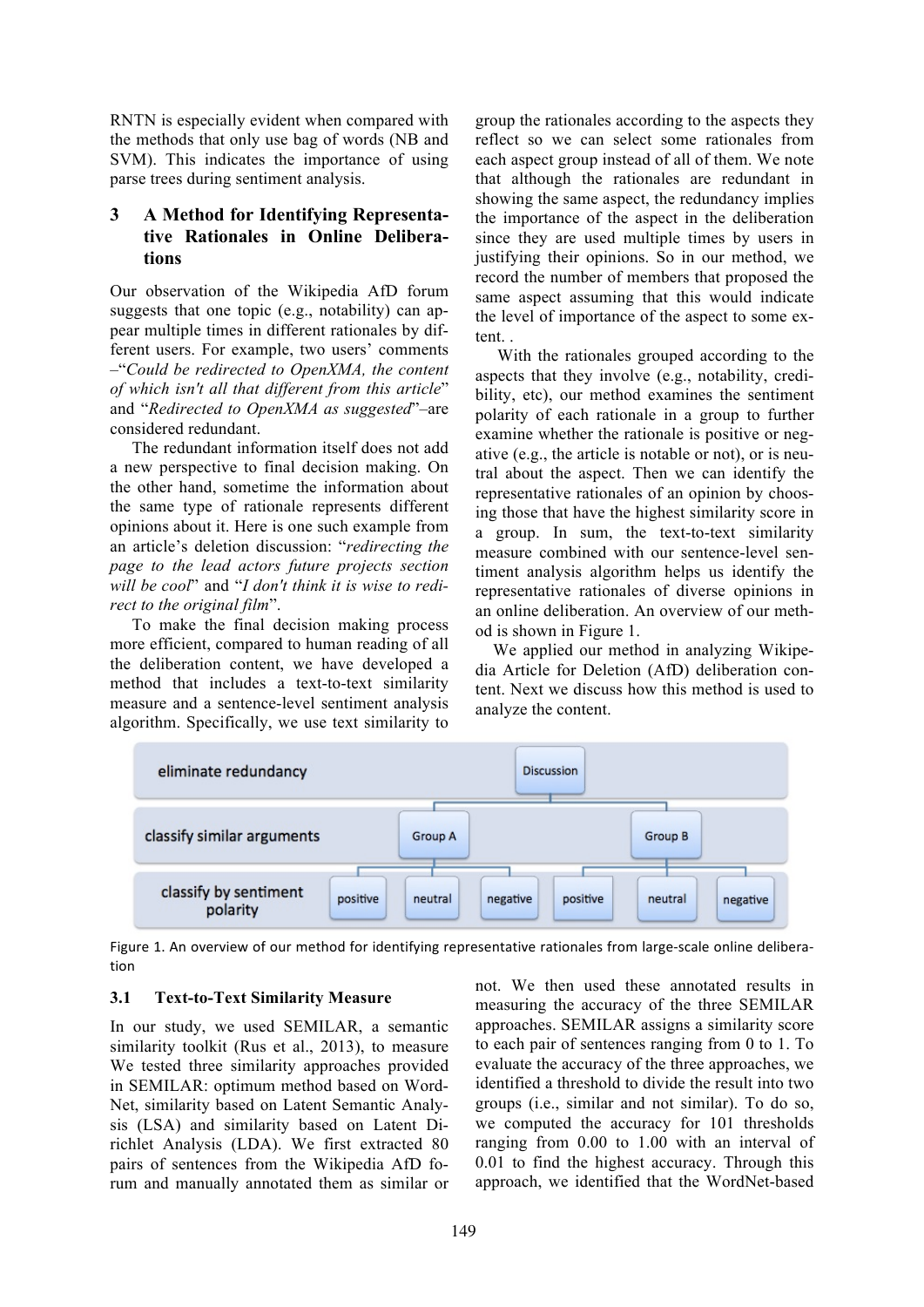optimum method achieved the best accuracy of 76.3% at threshold 0.13. The other two methods achieved similar accuracy (76.3% and 75% respectively) but took more than double the time to process. Therefore, we chose the WordNet-based optimum method.

With this method, we have a similarity matrix that shows the similarity score between every pair of sentences in the discussion. We transform the similarity matrix to a dissimilarity matrix by transforming the similarity score *x* for two sentences to the distance between the sentences *1/x*. Then we used hierarchical clustering (Kaufman and Rousseeuw, 2009) to cluster the sentences into groups. To do so, we set the maximum allowed distance between two similar sentences to be 8 (i.e., the similarity score would be 0.125), and used the agglomerative approach to form the clusters. As a consequence, the sentences in the same group are related to a common theme.

# **3.2 Sentence-Level Sentiment Analysis**

In our sentiment analysis algorithm, each word in a sentence is assigned a prior polarity based on an adapted MPQA Subjectivity Lexicon (Pedersen et al., 2004). Compared to the original Lexicon, this adapted one includes additional sentiment words that are important for the Wikipedia's AfD discussions (e.g., *notable).* Then, using the syntactic and dependency trees of the sentence, the algorithm calculates each word's current polarity score which can be affected by its children's polarity scores. Through this approach, the root's current polarity score becomes the sentence's polarity score.

The children's polarity scores can affect the parent's prior polarity score positively or negatively. The positive or neutral effect of the children's polarity scores is reflected through summing the children's polarity scores and then adding the sum to the parent's polarity score. The negative effect is reflected through summing the children's polarity scores and then multiplying the sum to the parent's polarity score. Because our algorithm only considers three sentiment situations: negative, positive, and neutral, it is the negation of the parent's prior polarity that affects the accuracy of our algorithm the most. Therefore, the core of our algorithm is a recursive method that examines different negation situations in the input sentence, starting from the leaf node of the sentence's dependency tree. We use this tree structure because it helps us detect the most of the negation situations:

1. I *agree* that the place is notable.

- 2. I *don't agree* that the place is notable. (Local Negation)
- 3. I *disagree* that the place is notable. (Predicate Negation)
- 4. *Neither* one of us agrees that the place is notable. (Subject Negation)
- 5. It is a *violation of* notability. (Preposition Negation)

However, there is one negation situation that cannot be detected from the syntactic structure of the sentence. For example, in the sentence "*the place is of indeterminable notability*", *notability* is a positive word, but as it is modified by a negative word *indeterminable* the phrase becomes negative. This negation case is called modifier negation. A negative modifier might also negate a negative word, such as *little damage*, *never fail*. However a negative modifier does not always negate the polarity of the phrase determined by the polarity of the related word. Instead, the phrase remains its prior polarity, e.g., *terribly allergic*.

It is also worth noticing that context affects the phrase polarity. Consider the phrase *original research* in our study context – the Wikipedia AfD forum. Because articles reporting original research violate Wikipedia's neutrality policy, the phrase *original research* in the deletion discussions should be considered to be negative.

As there is no straightforward way of determining whether or not a modifier negates the polarity of the word being modified, we decided to use machine learning methods to help classify the modifier negation cases. We considered the following modifier phrases in the study and at least one word in the phrase has to be a sentiment word:

- Noun modified by adjective
- Noun modified by noun
- Adjective modified by adverb
- Adverb modified by adverb
- Verb modified by adverb

We used six attributes to describe a two-word phrase: *first word token, second word token, first word polarity, second word polarity, first word part-of-speech (POS),* and *second word POS*. The machine learning algorithm is expected to predict the polarity of a word pair given these six attributes of the pair. To build our machine learning model, we obtained 961 two-word phrases from the AfD forum and annotated their polarities manually. They all follow the modifier negation combinations discussed earlier and at least one of the two words is a sentiment word. The selected phrases are balanced in terms of the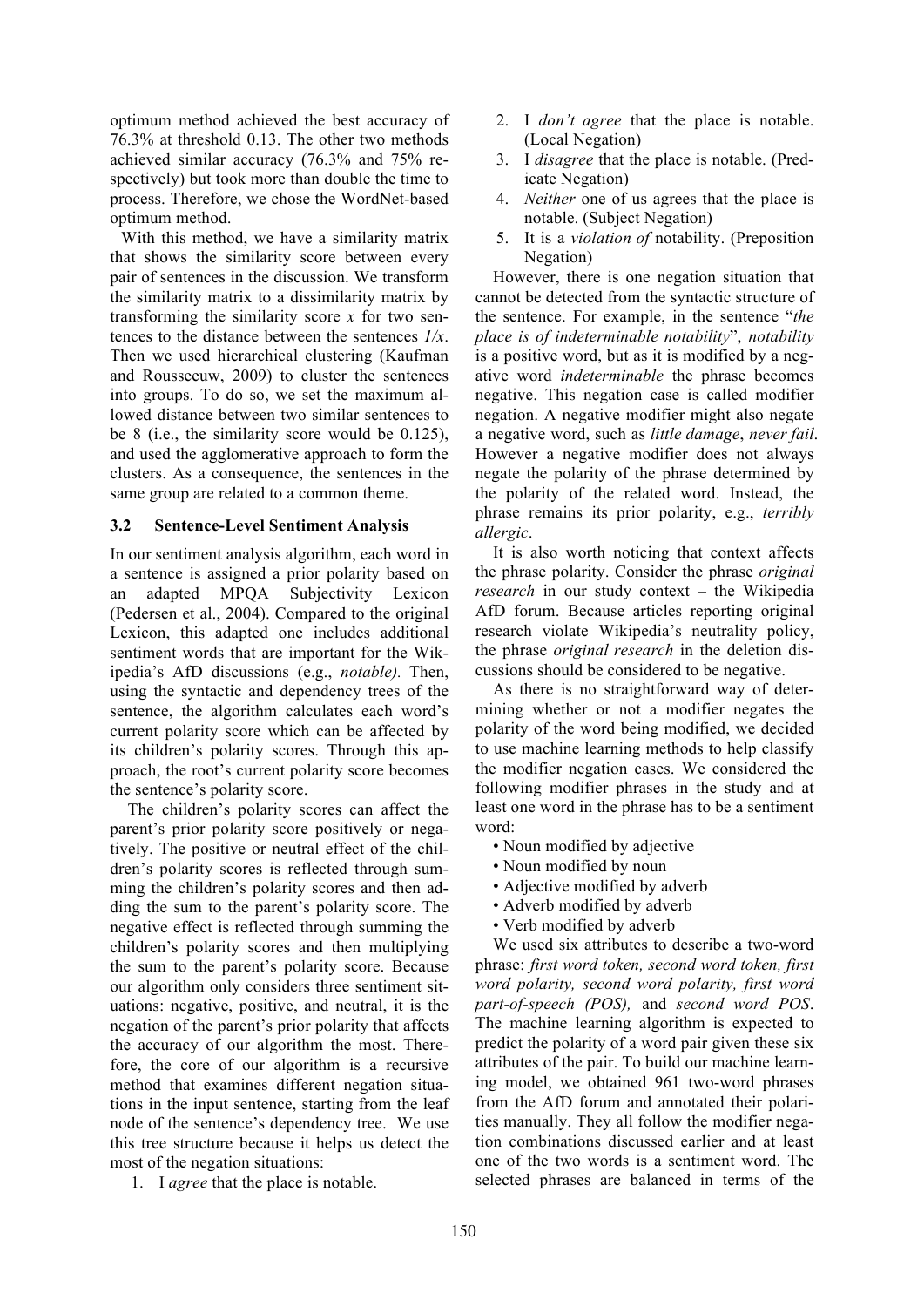number of positive, negative, and neutral cases represented in the data set. We then used Weka (Hall et al., 2009) to evaluate the performance of three machine learning algorithms with 10-fold cross validation: Naive Bayes, k-nearest neighbor (KNN) and decision tree. The results showed that the accuracy produced by KNN is the highest among the three methods. We further identified that when the k value is 1, the KNN performance is the best. Thus we selected the KNN method in detecting modifier negation in our method.

Figure 2 shows the calculated polarity score for the sentence "Neither one of us agrees that the place is notable".



Figure 2. Polarity score on every node of the sentence' dependency structure

As shown in the figure, there are two positive words agree and notable and one negative word neither. If we simply use a bag of words approach and add the polarity scores together, we would get a result of positive. However, the negative word neither, being part of the subject, plays a dominant role in this sentence. Our algorithm is able to detect that negation influence: the root node is a verb and not neutral, so its current polarity score is the product of its prior polarity +1 multiplied by that of the node notable, which is also  $+1$ . Then because of the subject negation, the final polarity score of the root node is the multiplication of its current polarity score by the polarity score of the subject node, which is -1.

#### 4 Evaluation and Discussion

To evaluate the performance of our sentiment polarity prediction algorithm, we randomly selected 236 sentences from the Wikipedia AfD forum and manually annotated their sentiment polarity. 83 sentences are annotated as positive, 102 as negative and 51 as neutral. With our algorithm that includes the machine learning process to detect modifier negations, the accuracy is 60.2%. In Socher et al.'s (2013) evaluation of their algorithm, 5-class (very negative, negative, neutral, positive, very positive) and 2-class (negative, positive) predictions of sentence-level sentiment analysis reached an accuracy of 45.7% and 85.4% respectively. We anticipate that the accuracy of their algorithm for 3-class prediction would be around 60%.

For sentence-level sentiment analysis, Moilanen and Pulman's algorithm obtained an accuracy of 65.6%. Our algorithm differs from Moilanen and Pulman in two ways: (1) the nodebased computation is more general, i.e. for verbs, prepositions, and subjects it is a simple combination (multiplication or addition) of the subordinate nodes' polarities, and for local negation it is an inversion of the subordinate polarity; (2) a trained classifier serves two functions: it fulfills the role of determining the contextual information and it determines whether a modifier changes the polarity of what it modifies. .

# **5 Conclusion**

Deliberation is a method of logical communication that rationalizes the process of reaching a decision. To reach the decision, people often need to weigh different opinions and rationales expressed in the deliberation. Given the proliferation of online platforms and communities for collective decision making and knowledge creation, online deliberation is becoming an increasingly important and common approach of engaging large numbers of people to participate in the decision making processes. One foreseen issue in such a context is the daunting tasks of reading through all the deliberation content, and identifying and evaluating diverse key points and related rationales.

Our study is interested in addressing the issue through a computational linguistic approach. We developed an approach that combines a text-totext similarity technique with a sentence-level sentiment analysis method. The deliberation content is first divided into groups based on the similarity of texts, then within each group we use a recursive algorithm to examine the sentiment polarity of each sentence according to the identified similar topic to further classify the sentences into three groups: positive, neutral, and negative. Although not discussed in this paper, it is a simple step to identify the representative rationales of diverse opinions by choosing those that have the highest similarity score in each polarity group.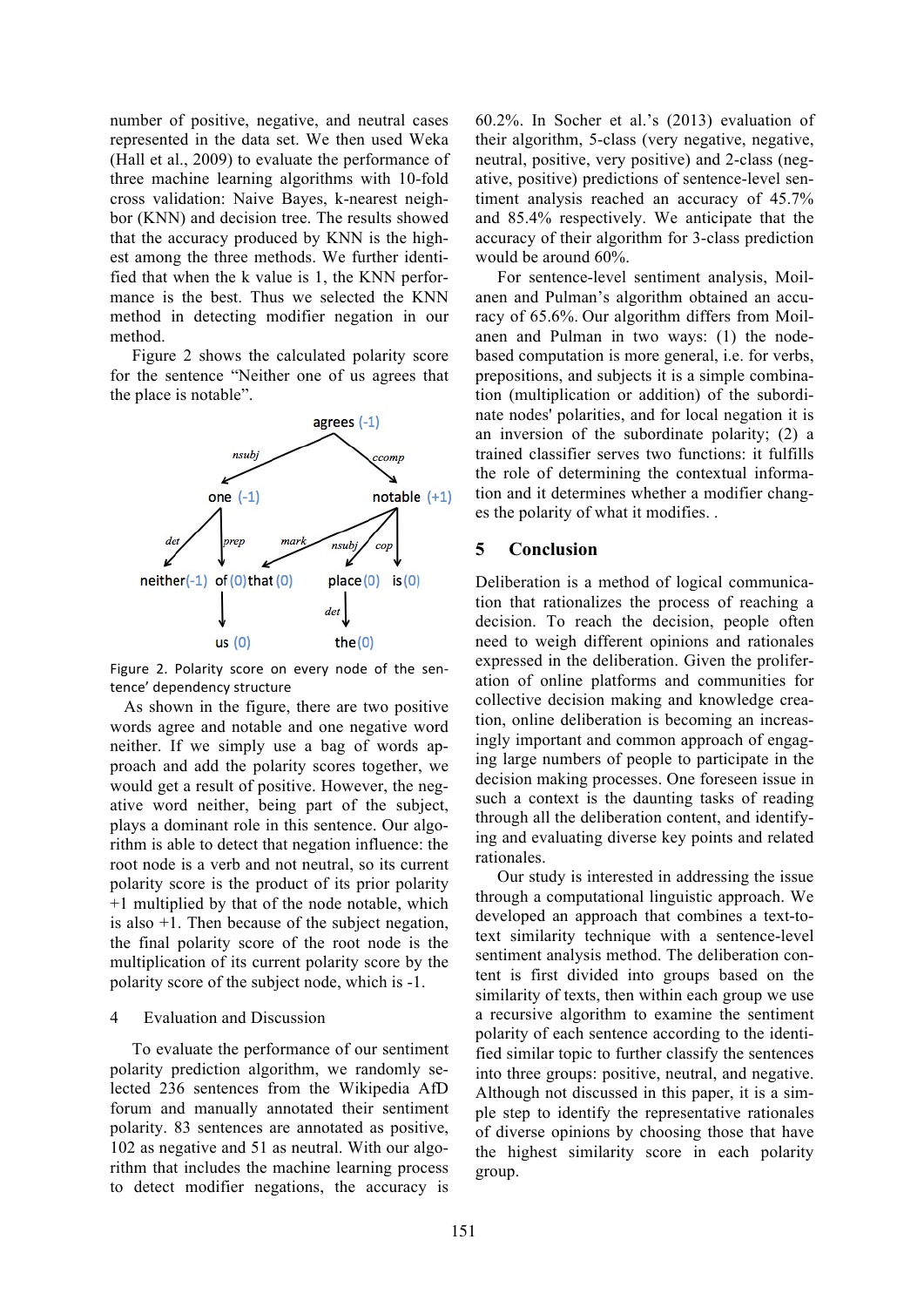# **Acknowledgement**

This project is partially supported by the Discovery program of The Natural Sciences and Engineering Research Council of Canada (NSERC).

### **References**

- Akshat Bakliwal, Piyush Arora, Senthil Madhappan-Nikhil Kapre, Mukesh Singh and Vasudeva Varma, Mining Sentiments from Tweets, Proceedings of the 3rd Workshop on Computational Approaches to Subjectivity and Sentiment Analysis. 11–18, Jeju, Republic of Korea, 2012
- Alexandra Balahur. Sentiment Analysis in Social Media Texts. WASSA 2013, page 120. 2013.
- Mark Hall, Eibe Frank, Geoffrey Holmes, Bernhard Pfahringer, Peter Reutemann, and Ian H Witten. The Weka data mining software: an Update. ACM SIGKDD Explorations Newsletter, 11(1):10–18, 2009.
- Minqing Hu and Bing Liu. Mining and summarizing customer reviews. In Proceedings of the Tenth ACM SIGKDD International Conference on Knowledge discovery and data mining, pages 168– 177. ACM, 2004.
- Leonard Kaufman and Peter J Rousseeuw. Finding groups in data: an introduction to cluster analysis, volume 344. John Wiley & Sons, 2009.
- Soo-Min Kim and Eduard Hovy. Determining the sentiment of opinions. In Proceedings of the 20th international conference on Computational Linguistics, page 1367. Association for Computational Linguistics, 2004.
- Nan Li, and Desheng Dash Wu. Using text mining and sentiment analysis for online forums hotspot detection and forecast. Decision Support Systems 48(2):354-368. 2010.
- Christine Liebrecht, Florian Kunneman, and Antal van den Bosch (2013). The perfect solution for detecting sarcasm in tweets# not, Proceedings of the 4th Workshop on Computational Approaches to Subjectivity, Sentiment and Social Media Analysis, 29–37, Atlanta, Georgia, 2013.
- Rada Mihalcea, Courtney Corley, and Carlo Strapparava. Corpus-based and knowledge-based measures of text semantic similarity. In AAAI, volume 6, pages 775–780, 2006.
- Karo Moilanen and Stephen Pulman. Sentiment composition. In In Proceedings of Recent Advances in Natural Language Processing, pages 378 – 382, 2007.
- Arturo Montejo-Raez, Eugenio Martiınez-Camara, M. Teresa Martin-Valdivia and L.Alfonso Urena-Lopez, Random Walk Weighting over SentiWord-Net for Sentiment Polarity Detection on Twitter,

Proceedings of the 3rd Workshop on Computational Approaches to Subjectivity and Sentiment Analysis. 11–18, Jeju, Republic of Korea, 2012.

- Tetsuji Nakagawa, Kentaro Inui, and Sadao Kurohashi. Dependency tree-based sentiment classification using CRFs with hidden variables, In Human Language Technologies: The 2010 Annual Conference of the North American Chapter of the Association for Computational Linguistics, pages 786-794, 2010.
- Ted Pedersen, Siddharth Patwardhan, and Jason Michelizzi. Wordnet:: Similarity: measuring the relatedness of concepts. In Demonstration Papers at HLT-NAACL 2004, pages 38–41. Association for Computational Linguistics, 2004.
- Vassiliki Rentoumi, Stefanos Petrakis, Manfred Klenner, George A. Vouros, and Vangelis Karkaletsis. United we stand: Improving sentiment analysis by joining machine learning and rule based methods. In Proceedings of the Seventh conference on International Language Resources and Evaluation (LREC'10), Valletta, Malta. pages 1089 – 1094, 2010.
- Vasile Rus and Mihai Lintean. A comparison of greedy and optimal assessment of natural language student input using word-to-word similarity metrics. In Proceedings of the Seventh Workshop on Building Educational Applications Using NLP, pages 157–162. Association for Computational Linguistics, 2012.
- Vasile Rus, Mihai Lintean, Rajendra Banjade, Nobal Niraula, and Dan Stefanescu. Semilar: The semantic similarity toolkit. In Proceedings of the 51st Annual Meeting of the Association for Computational Linguistics: System Demonstrations, pages 163–168. 2013.
- Jodi Schneider, Alexandre Passant, and Stefan Decker. Deletion discussions in Wikipedia: Decision factors and outcomes. In Proceedings of the Eighth Annual International Symposium on Wikis and Open Collaboration, page 17. ACM, 2012.
- Richard Socher, Alex Perelygin, Jean Y Wu, Jason Chuang, Christopher D Manning, Andrew Y Ng, and Christopher Potts. Recursive deep models for semantic compositionality over a sentiment treebank. In Proceedings of the Conference on Empirical Methods in Natural Language Processing (EMNLP), pages 1631–1642, 2013.
- Sara Owsley Sood, Elizabeth F. Churchill, and Judd Antin. Automatic identification of personal insults on social news sites. J. Am. Soc. Inf. Sci., 63: 270– 285. 2012a.
- Sara Sood, Judd Antin, and Elizabeth Churchill. 2012. Profanity use in online communities. In Proceedings of the SIGCHI Conference on Human Factors